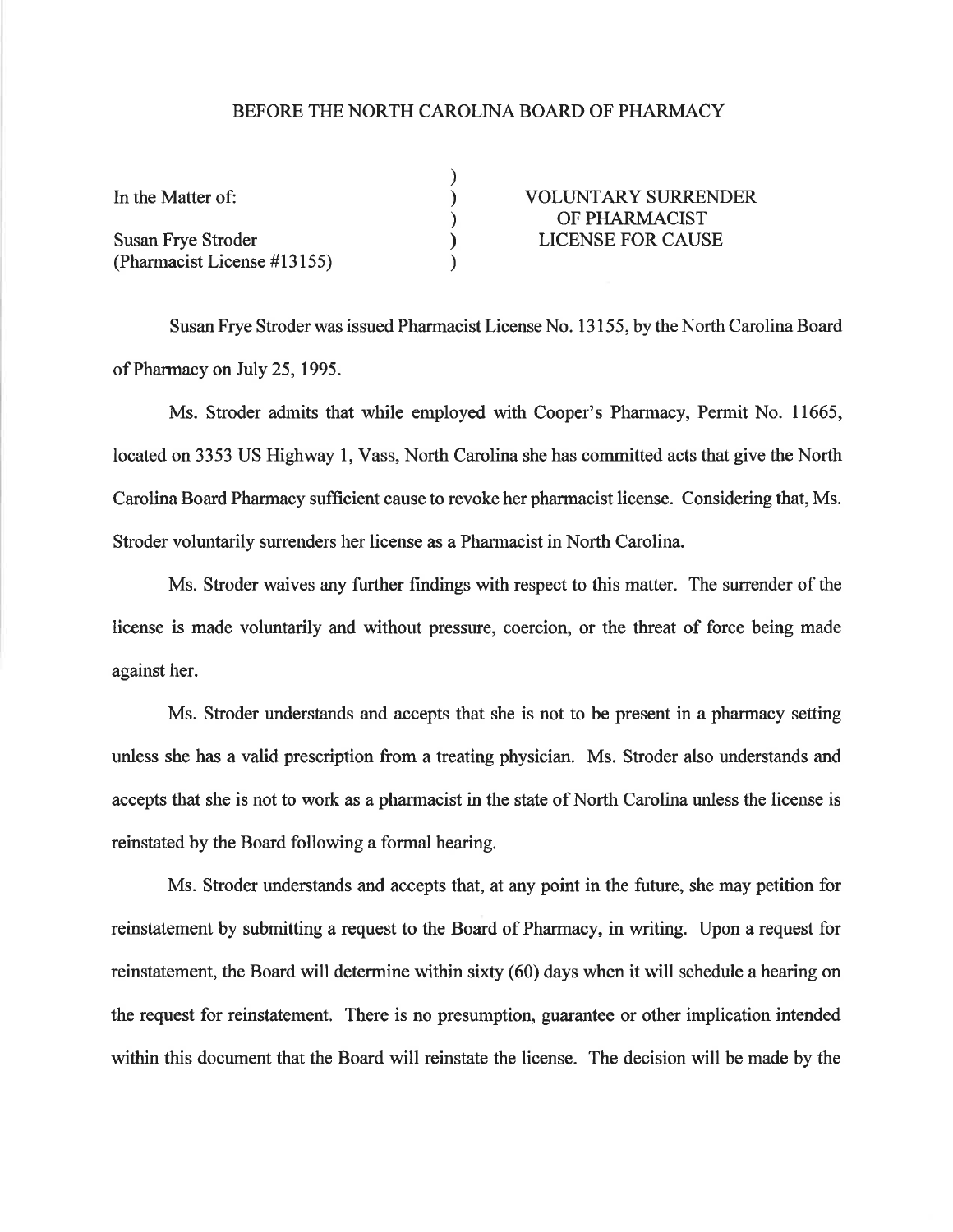Board based on consideration of all available evidence presented at a formal hearing before the Board. The license will not be returned until and unless the Board issues a reinstatement order after any formal hearing.

This the  $\frac{S}{\sqrt{2\pi}}$  day of  $\frac{\partial f}{\partial \alpha}$  (16.

Supan Frye Stroder Atwiler